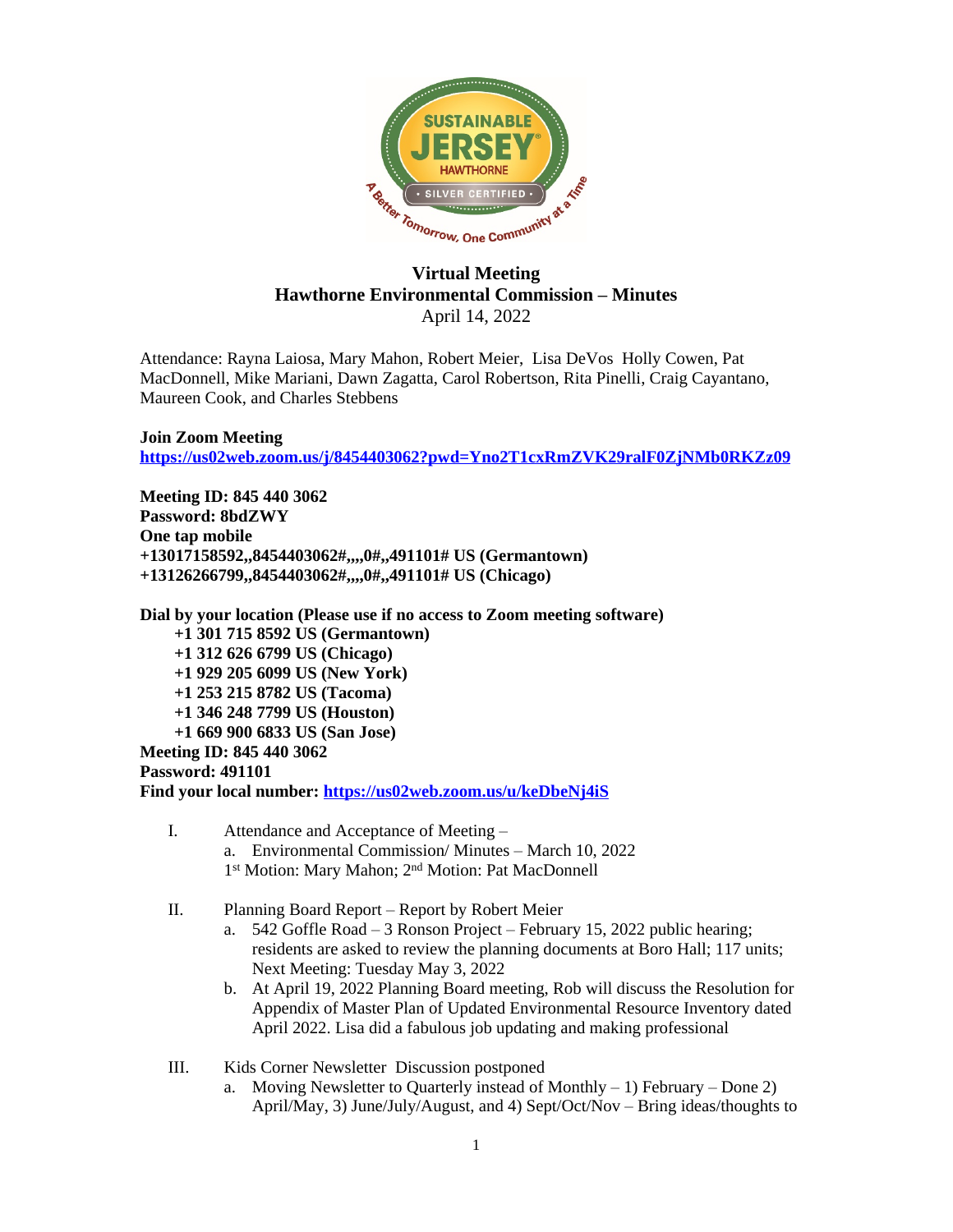next meeting in January 2022; April/May Topic???; Topic for this month is recycling. Dawn to complete this week

- IV. Green Team Meeting
	- a. Hop the Shop Partnering with Hawthorne Chamber of Commerce April 2022; Week of April 9 to April 16, 2022; Grand Celebration Saturday April 16, 2022 at Mr. Cupcakes at 4:00 pm. 20 stores participated. Thank you to Pat, Mary and Rayna for helping Meg deliver Hop the Shop materials and collect prizes
	- b. Next Green Team Meeting: Monday April 25, 2022 at 7:30 pm Cancelled
- V. Borough of Hawthorne, Hawthorne Shade Tree Commission, and Hawthorne Environmental Commission (Team) – Working with Common Food for Common Good, non-profit organization, planting fruit trees on Municipality property. The harvest of the fruit will be donated to non- profit food pantries. The Team has agreed to plant a total of 6 semi dwarf apple tree located at the Ambulance Corp Building area. The fruit trees will be planted in pairs and will grow to 12 to 15 feet high. The organization is responsible for the planting, pruning, and harvesting the apples. The fruit trees would be planted in the Fall 2022. We will receive apples for our Hawthorne food pantry. The Team is working with the non profit organization to have a property access agreement between the parties. This area is secure with the water works which is open 24 hours and working on installing security cameras at the facility. Bill Haffer, Director of Public Works, Kevin Alberta, Director of Public works and Shade tree, along with mayor Lane agreed to the idea.
- VI.  $30<sup>th</sup>$  Cel-Earth-Bration Event Saturday April 30, 2022 at the Pool Complex; Rain Date: Saturday May 7, 2022; 10:00 am to 2:00 pm; Vendors/Organizations/Volunteers - Set-Up Time – Arrive at 8:30 am
	- a. Theme –**Reduce Waste Put Plastic In Its Place**
	- b. All Participants Bring own tables and chairs, tents optional
	- c. Reusable Bags Purchased– Maureen Cook Recycle, Reduce, and Reuse Logo Borough of Hawthorne Lime color bags with white lettering – purchased additional 500 bags (2020 purchased a total of 500 bags) Plan to pass out 800 bags
	- d. T-Shirts 2020 purchased 150 T-shirts Reduce Waste Put Plastic In Its Place
	- e. NJ Clean Community Post Card Bulletin Board for Plastic Bag Ban to display at Event; Maureen will follow up;
	- f. Focus Vendors educational and selling environmental products- Craig will research for environmental product vendors
	- g. Vendors/Exhibitors
		- 1. Hawthorne Shade Tree Commission Confirmed, Tree Sapling Giveaway
		- 2. Hawthorne Historical Society Confirmed
		- 3. Veronica MacDonald Ditko promoting and selling her first book entitled"A Rock Solid History of Hawthorne, New Jersey" – Confirmed
		- 4. Boy Scouts Troop 30 Confirmed
		- 5. Brownie Troop 97786 Confirmed
		- 6. Hawthorne Stigma Free Paster Jim Bushoven Confirmed
		- 7. St. Joseph's Health Tina Miles Confirmed
		- 8. Plant Swap Leah Steenstra Genvario Confirmed
		- 9. BMW Electric Vehicle Confirmed
		- 10. Hawthorne Gardening Neighborhood Club -Peggy Weber -Confirmed
		- 11. Lyme and Tick Disease Alexandra Confirmed
		- 12. ReImagined Designs Stephanie H Confirmed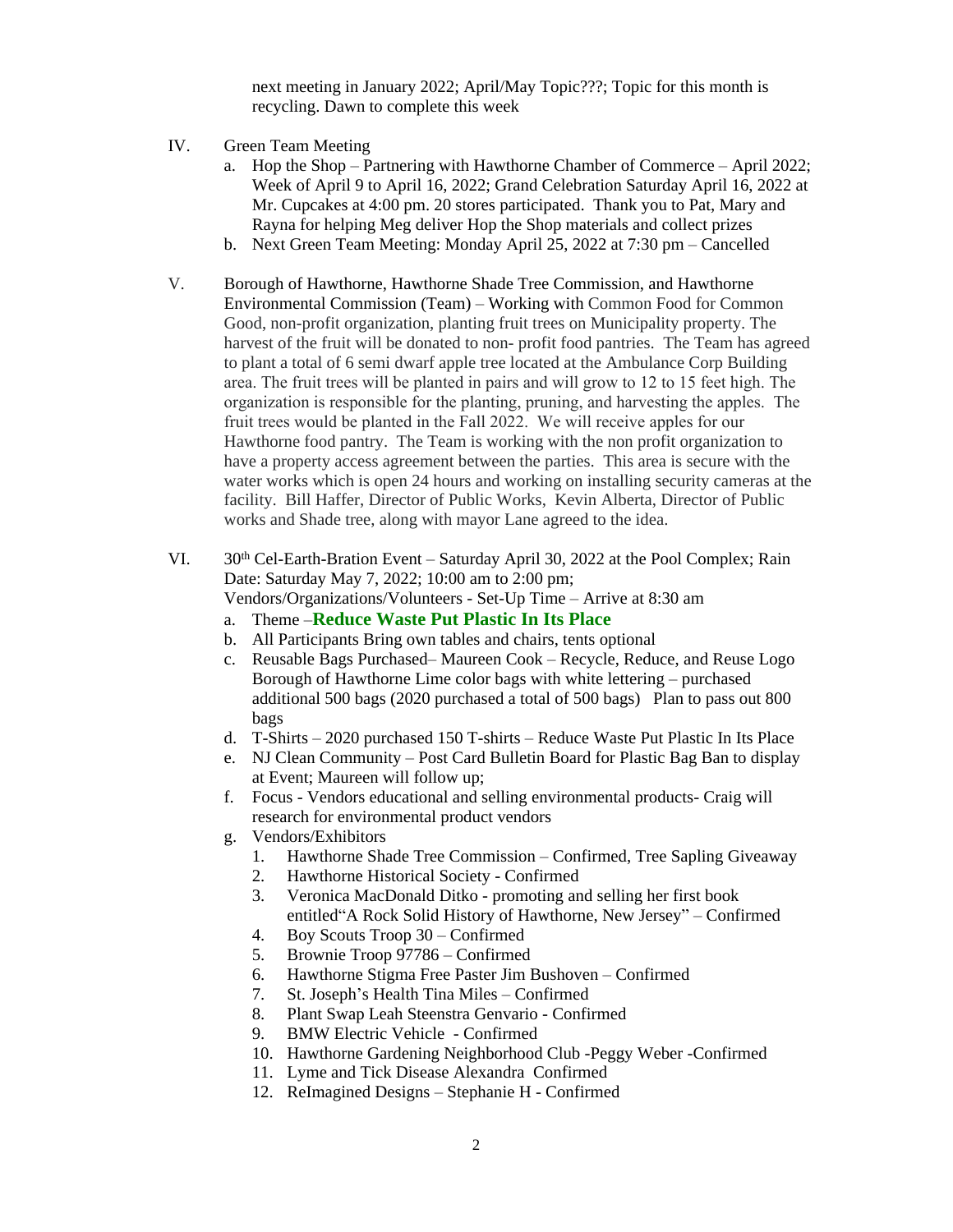- h. Craft Workshop Table Mary Confirmed Rayna bringing extra crayons and markers
- i. Entertainment Snakes-N-Scales for two  $(2)$  shows on April 30,  $2022 11:00$  am and 12:30 pm
- j. Music Matty Z –.Confirmed \$250
- k. Food Hawthorne Boys & Girls Club water & snacks Confirmed; Pappy's Juice -Confirmed
- l. Lincoln Middle School Games Confirmed; Commission will provide giveaways
- m. Park Ave BMW Electric Vehicle Craig Confirmed
- n. Bird Walks to the 8 Acre Woods Partnering with Hawthorne Historical and Shade Tree Commission – identify historical references and trees Confirmed
- o. Access to the Restrooms Pool or Bandshell area -Maureen followed up Confirmed
- p. Access to Electric Power Maureen will followed up Confirmed
- q. Letters to School System Announcing Cel Earth Bration Dawn Completed
- r. Publicity Nixel, Boro's Website, Boro's Electric Board, Facebook, Tap Into Hawthorne, and Gazette; Lisa to repost invite on Facebook. Maureen to check on Nixel alert and Lt. Mark M, Hawthorne Police, to do electronic message boards around town
- s. Lawn Signs Distribution Mike has updated signs and will set up Monday the week of event
- t. Tables from the Borough of Hawthorne 10 tables will be delivered by DPW –haw env com/green team (4), Hawthorne recycling (2), Hawthorne shade tree commission, LMS
- u. Bring Commission's table cloths (green) Rayna
- VII. Bird Walks Spring 2022 Virtual Birding 101 Tuesday April 12, 2022; Zoom 7:30PM
	- a. Bird Walks at Goffle Brook Park will be Saturday, April 23, Wednesday, May 11, and Saturday, June 4. We will meet at the Rea Mansion parking lot 675 Goffle Road.
	- b. Bird Walks at Eight Acre Woods will be Sunday, May 29 and Saturday, June 18. We will meet at the entrance on Maitland Avenue near the Boys and Girls Club.

## VIII. Sustainable Jersey Re Certification – Deadline May 22, 2022

- a. **Environmental Resource Inventory (ERI)** Discuss the Updated Changes; Completed and Sent to Burgiss and Planning Board Attorney; Will be scheduled for hearing May 2022 - Rob Meier, Haw Env Commission Liaison is our representative on the Planning Board. – Discussed Summary of Changes/Updates for 2022 - Acknowledgements, Land resources, Air resources, Biological Hydrology, Alexandra did a lot of work on vegetation – native and non-native plants in Goffle Brook Park and 8 Acre Woods, Lisa and Holly updated the Birds inventory in the Wild life Chapter; Natural Resources and Open Space enhanced, Hisotrical References added Hawthorne Streets and one (1) new Historical building on located on Goffle Road.
- b. **Community Forestry Plan, Tree Maintenance, Tree Hazard, and Tree Planting** – Sent to Shade Tree Commission for information – Deadline February 19, 2022; Recd NJDEP Annual Report submittal and 2021 Annual HSTC report; waiting for tree maintenance, tree hazard, tree planting and information on the trees for the Vegetation ERI Section. Completed Community Forestry Plan, Tree Maintenance into SJ system; waiting for Tree Planting and Vegetation ERI section. Maureen reported Kevin finalizing tree planting and location